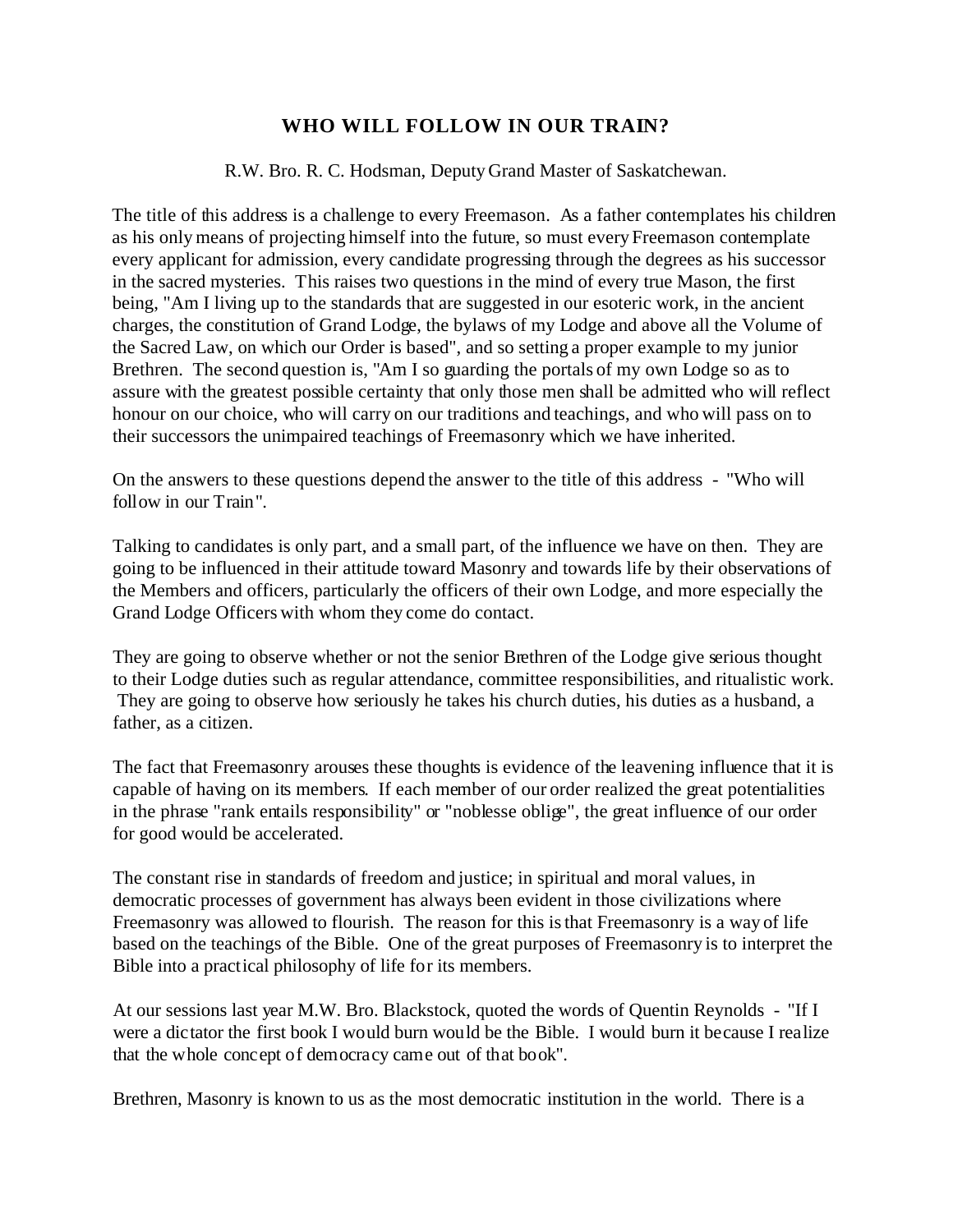personal responsibility on every Mason, on each one of us to so live, to so interpret Masonry to our Brethren and to the world that those who follow in our train shall be respected citizens of a free democratic world.

On the answer to the second question previously raised "Am I so guarding the portals of my own Dodge as to assure with the greatest possible certainty that only those men will be admitted who will reflect honour on our choice", depends the degree of respect and influence that our order shall enjoy. The answer to this question has a very direct bearing on "Who Will Follow In Our Train".

In some jurisdictions, particularly the older ones, the sponsors of an applicant are required to answer, in the affirmative, questions indicating any intimate personal acquaintance with the proposed candidate over a considerable number of years. In newer jurisdictions operating in territories where the population is fluid rather than static this approach is not practical. However the fact that it is not practical is all the more reason for great care being exercised before placing our names on application forms as sponsors. It is all the more reason for careful enquiry on the part of the investigating committee, for taking the necessary tine to make enquiries by correspondence even though waiting for replies entails holding up the application until there is no possible doubt as to the character any reputation of the applicant. It is all the more reason for having an unfavourable report brought into the Lodge and having the applicant rejected if that course is indicated, rather than returning the application forms and the fee quietly to the applicant and allowing the character committee to fail in reporting on the application. Such a course !eaves the undesirable seeker after our privileges free to apply to another Lodge and freely state that he has never been rejected by a Masonic Lodge. I have observed a deplorable tendency to allow this unauthorized custom to become more prevalent.

Finally there rests on each member the responsibility to use the black ball where there is any possible doubt.

The report of the committee on Grievances and Appeals at the annual communications of all Grand Lodges, from time to time recommends suspension or expulsion of a member. It is a sad commentary on the care with which our portals are being guarded. It indicates that in some respect we have failed, most likely primarily in the selection of material, and possibly secondly in the instruction and inspiration afforded the members of our Lodge.

In some jurisdictions it is customary to hold sponsors of a candidate responsible for the performance of new members - first as candidates preparing for advancement through the degrees and later as members attending Lodge and participating in committee work or as junior officers. Where this attitude prevails - of holding the sponsor responsible for the Masonic conduct of proteges - there is a noticeable increase in the caution with which applications are sponsored No sponsor relishes the prospect of being asked in Lodge to explain why a Brother is not answering the signs and summons of the Worshipful Master. There may be fewer applications received, but the members gained do not tend to drift away as is the case where a more casual attitude prevails regarding the non-attendance of members.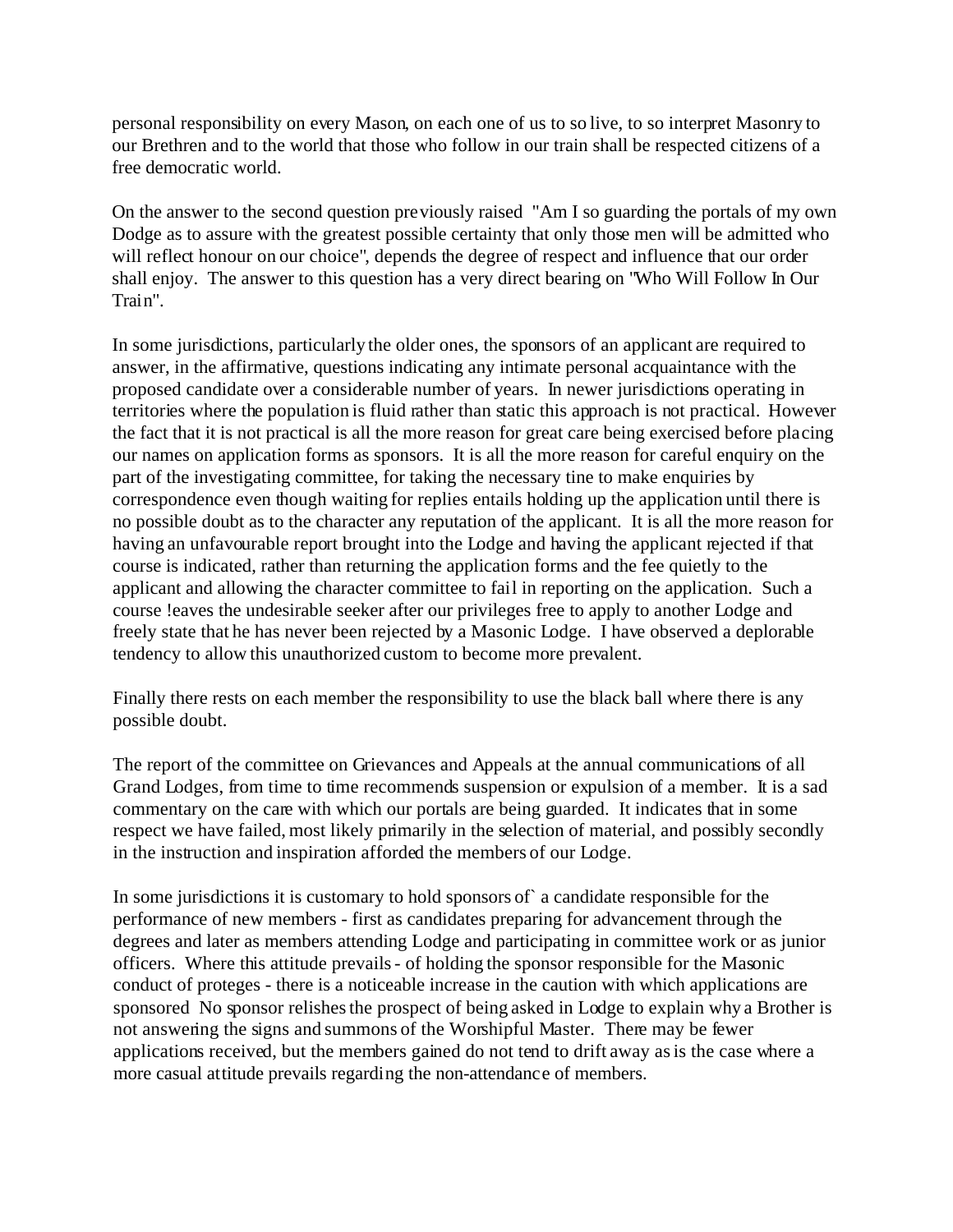A possible solution that lies within the power of every Lodge is to include in the bylaws a provision for suspension of a member for non-attendance, just as I suppose every Lodge has a provision in the bylaws for suspension of a member for non-payment of dues.

In cases of sickness or absence from the area within which the Lodge operates allowances could be made, but to the absent Brother who has permanently moved to a new community the suggestion should be made that a transfer to a conveniently situated Lodge is the desirable course. The provision of reduced annual dues for non-resident members is to be deplored as it encourages retention of membership in a Lodge which the Brother cannot attend. There should be, in my opinion, no reduction for non-resident members, and in fact I believe that a. much more healthy provision would be for increased annual dues for them as an inducement to affiliate in a Lodge where they can attend and so absorb some of the Masonic atmosphere which I have found always prevails at Lodge meetings. He would be in a better position to make a contribution which will assure us that those who follow in our train shall be earnest and sincere men whose philanthropy is not merely a phrase in the ritual but a practical reality.

In all voluntary organizations the responsibility of maintaining the organization and cultivating and developing its influence rests upon a. relatively small group of willing officers and members. Such men are to be found in our craft as is evidenced by the growth and spread of Freemasonry throughout the world. Such men are the ones we should be careful to admit when opportunity offers, to the exclusion of those who, in their daily lives, in their attitude towards church, home and state have indicated a lack of the required sense of responsibility., a lack of a sense of mission in this world as a preparation for the next.

In other words, the member in accepting an application, the character committee in investigating the applicant, and the Brethren when balloting should have in mind a positive search for material that will strengthen, support and maintain our institution. They should always remember that Masonry is not a. reform school, but an institution designed to make good men better. They should remember that we are at that point determining in a very real way "who shall follow in our train".

There are two commentaries on the programme following the suggested title of this paper. They are "What do our present day Brethren expect from the craft?" and "What will our Brethren of the future expect?".

M.W. Bro. Heckbert, in his paper delivered at our Conference last year entitled "What should be the practical Masonic Design for Individual Masons" gave an account of a personal survey he had made of twenty non-attending members of his own Lodge. I have read again these twenty answers, with the thought in mind "What does or what did this brother expect from the Craft?". As you might expect of an accountant, I endeavoured to classify and tabulate the answers given by them.

Under the heading of "Does he enjoy the meetings", I found that fourteen answers would indicate that they did. Four complained of too much degree work although two of these indicated that they enjoyed the meetings. The remaining four answers were of such a nature that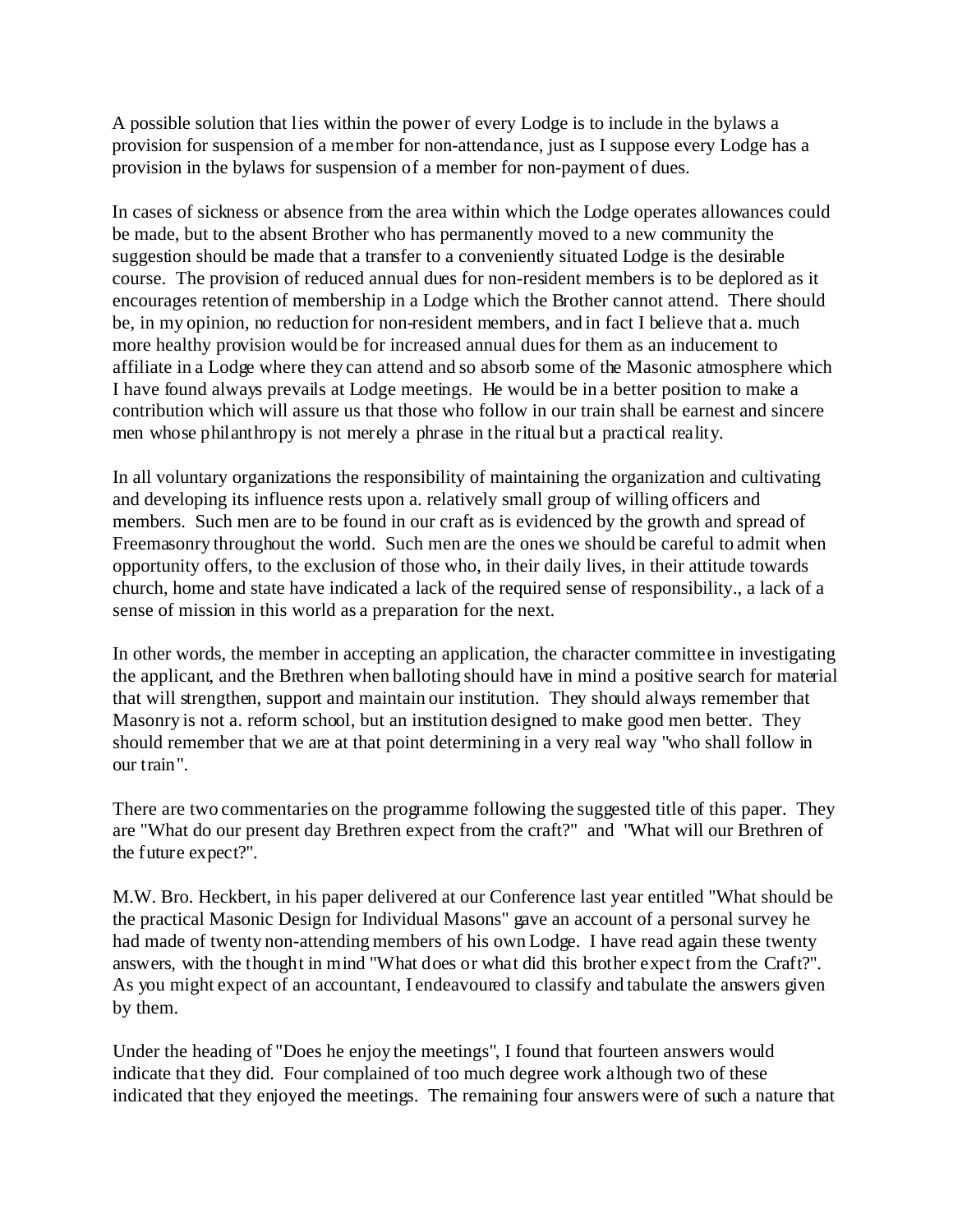they did not commit themselves on this point but two of them were attending other related organizations, one stated that he wanted Lodge work and one complained of late nights. This would appear to indicate that at least two thirds of the non-attending Brethren had found what they expected in the fields of friendly association and entertainment - they enjoyed the meetings but were not attending.

I next endeavoured to summarize the reasons given for non-attendance. I found that the answers "neglect", "no excuse", "busy" or "carelessness" accounted for eleven of them and "late nights" for two. Three claimed family responsibilities, study, club discontinued and friends not Masons, respectively. The remaining four were active in other related organizations because they were in office or felt that they were needed there. This to me is a significant group. It is one of the great human characteristics that we all want to feel that we are useful, that we are needed. Is this a significant answer to the question "what do the present day Brethren expect from the Craft?". It could well be that the eleven Brethren who gave no real reason for not attending did not realize that it was because they did not feel that they were needed. In every Lodge there is a group, usually composed of officers, past masters and committee members, who are exemplary in attendance. They are the members who feel that they are needed. Of the eleven members referred to above who had no real reason for not attending nine did promise to try to do better. Was this in response to a feeling that had been aroused in them by the enquiry? Had it given them reason to think that they were missed and were needed?

It requires an earnest, persistent effort on the part of the W. Master and senior officers of a Lodge to endeavour to keep every member busy, to make each man feel that he is needed. Attendance committees can be effective if they are composed of senior members of the Lodge, as indicated by the promises of better attendance received by M.W. Bro. Heckbert.

The next step would. appear to be to give each member a. real job to do, a reason for feeling that he is needed. One popular avenue of approach to this problem is degree nights when "side benchers" do the work.. Masonic plays are another means of interesting and developing members. Asking members to look after hospital visiting or calling on shut-ins sometimes produces surprising results in that the visitor usually benefits himself as much as he does the brother he calls on.

We learn and develop by doing, and the Master who is successful in keeping the largest possible number of his members busy will be doing his part toward the realization of the noble object of Freemasonry, the cultivation and development of the human mind, and he will be justifying the claim of our order that it can with propriety be styled a science.

It therefore appears that what the present day Brethren expect from the Craft is that they be given a task in the building of the temple, that they be given a reason, a purpose for their membership, that they be given an opportunity to make a contribution to the great work, and in doing so cultivate and develop their own talents, and grow in their appreciation of spiritual values.

Regarding the second commentary on the programme "What will our Brethren of the future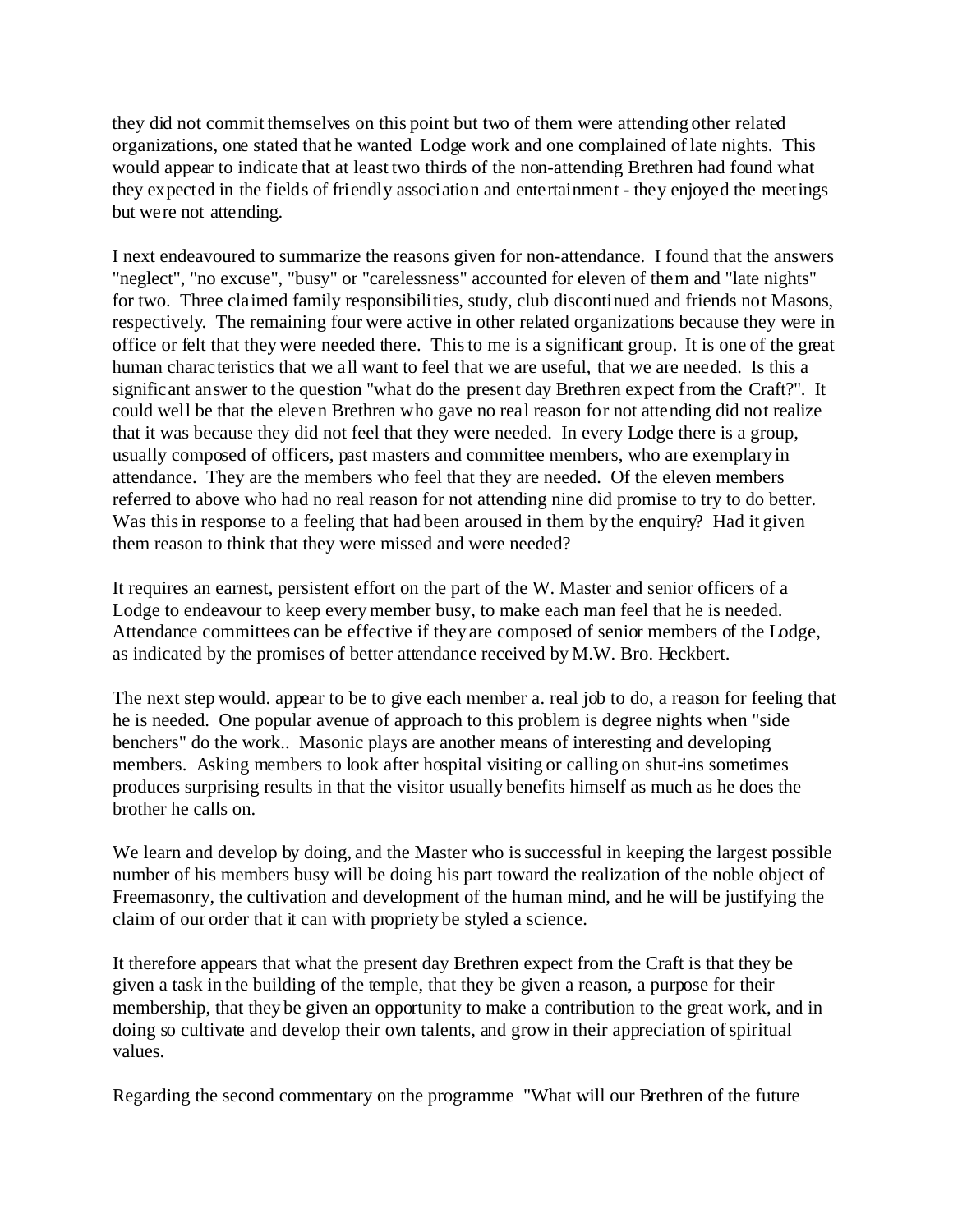expect", we enter into the field of prophesy when we endeavour to peer into the future. However I believe that we can expect to be held responsible for the maintenance of the traditions and ideals of the Craft which have been handed down to us, to be held in trust for future generations.

We must avoid the possibility of letting members come to look on Freemasonry as a religion. My own observations dead me to believe that the leaders in our Lodges tend to be the leaders in Church work in their communities, which is, of course, in accord with the teaching of our Craft. Annual or more frequent Church parades should be continued and emphasized as they do publicly refute any suggestion that Masonry is taking its members away from their churches. Our Brethren of the future will undoubtedly expect that we shall continue our efforts to make our members conscious of their religious duty and encourage them to support the Church, which has begin so influential in bringing our way of life up to the high spiritual, moral and democratic standards we now enjoy. The maintenance and raising of these standards should, in self-interest and in the interests of our Brethren of the future, be our constant conscious aim.

We are all aware that it is unlawful to countenance innovations in the body of Masonry. Our Brethren of the future will expect us to resist the pressures exerted at times to make our Craft more "popular" by converting it into a service club or some other such organization. Service clubs are very worthy organizations and fill a definite need in our communities. They do a great deal of charitable work, they participate in fund raising campaigns for community projects; they sponsor cultural and artistic programmes and many other related ventures. All such activities have the heart approbation of Freemasonry and there is no reason why the Brethren should not participate as members of such service clubs. Freemasonry has, however, a distinctive spiritual basis, a mystic origin lost in antiquity, a message and a mission which is not comparable to any other organization; and our Brethren of the future will expect us to maintain these values intact.

Our Brethren of the future will undoubtedly expect that Masonry will maintain itself in a sound financial position in keeping with the importance and dignity of the Craft. There are certain principles of finance which should be observed by all Masonic Lodges. Foremost among these is that current expenditures should always be kept within current income. This means that initiation fees should be considered as the capital investment of the new member in the Lodge, and as such should be deposited in a separate bank account to be used for capital purposes such as erection of a permanent home for the Lodge, establishment of a benevolent fund, or some other such project of a permanent and creative nature in keeping with the teachings of the Craft. To follow such a course would mean that most of our Lodges would find it necessary to raise the annual dues. I believe that we are selling Masonry short by offering bargain rates in initiation fees and annual dues, and that more dignity and respect would accrue to the Craft if the rates were set high enough to enable our Lodges to maintain a level in their benevolent, social and business activities in keeping with the high importance of the order.

Our Brethern of the future will undoubtedly expect that we shall develop buildings and furnishings of such a size and style as will draw favourable attention to the Craft. On the prairies most of our Lodges are quite new, but in spite of this fact many of them have already acquired creditable Masonic Temples which are well furnished. Some are renting premises in commercial buildings and a few are actually renting acommodation from other fraternal